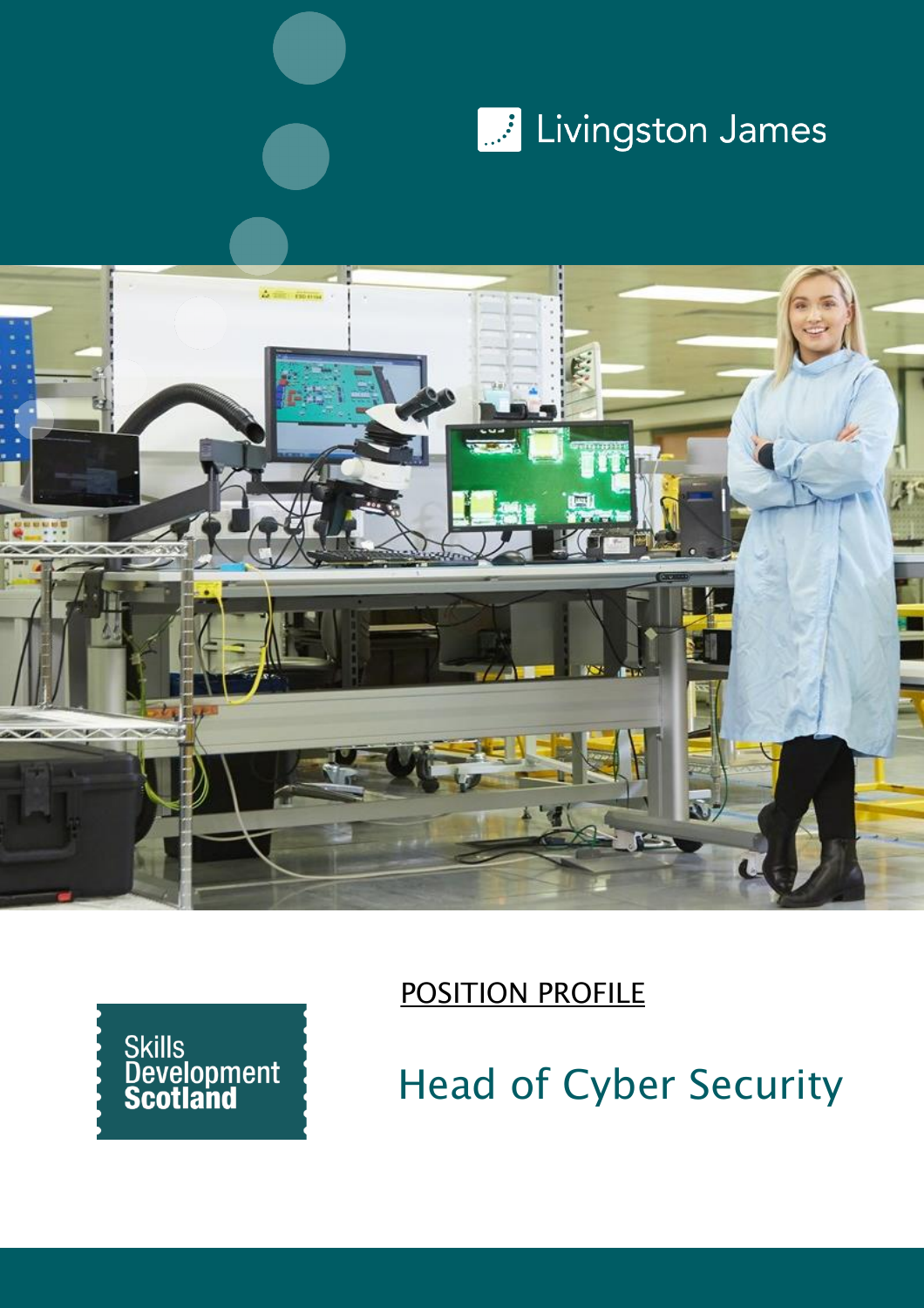# **Contents**





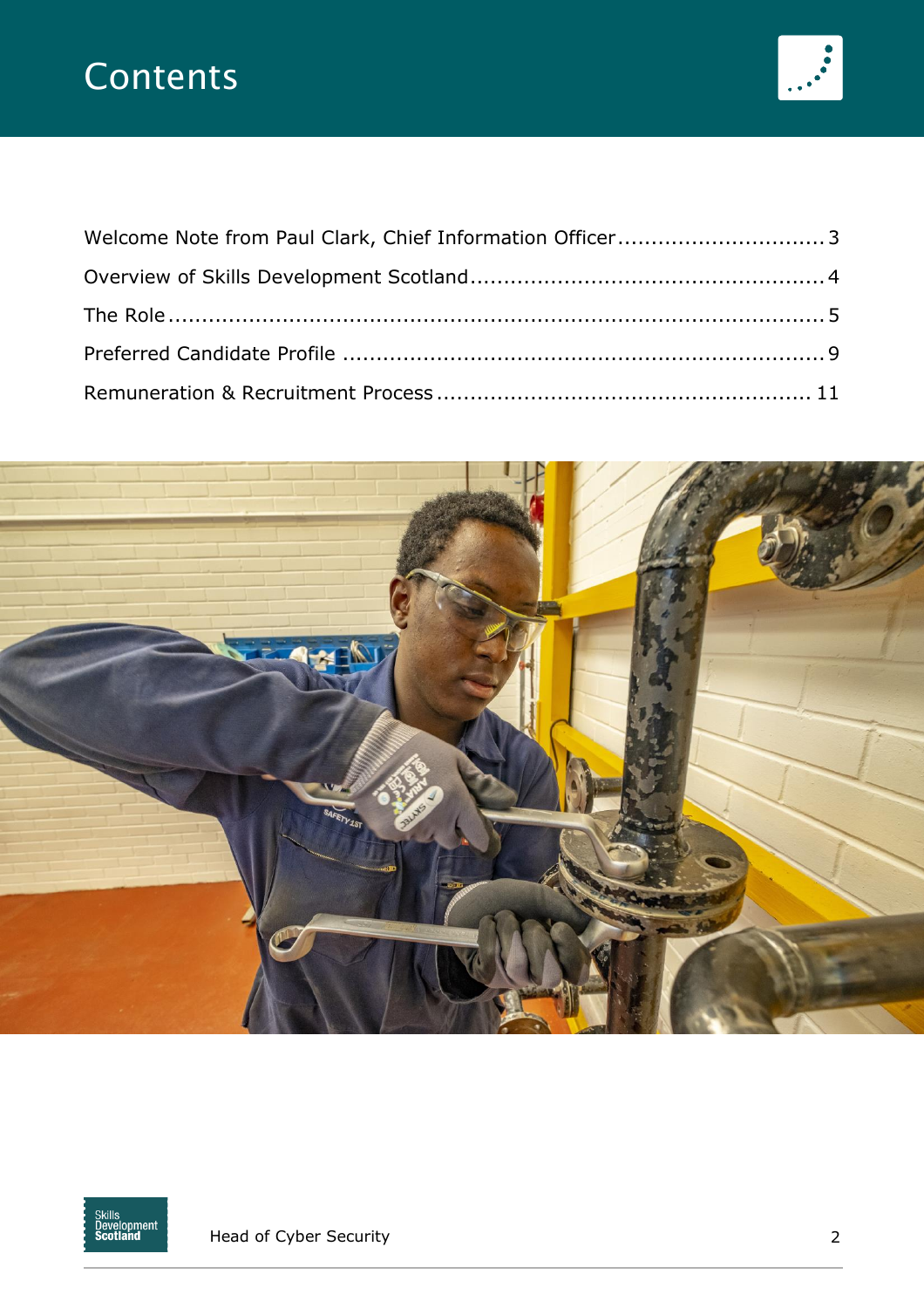

<span id="page-2-0"></span>Dear Applicant,

Thank you for considering this Head of Cyber Security role for Enterprise IS (EIS), a shared service organisation, hosted within Skills Development Scotland (SDS) that delivers shared IT services to ourselves, as well as our partners:

- Scottish Enterprise (SE)
- Highlands and Islands Enterprise (HIE)
- South of Scotland Enterprise (SoSE)

You will be joining EIS, part of SDS at a very exciting time as we expand our wider team to keep pace with a rapidly changing cyber environment and to meet the demands of our Partner's unified, and also individually, unique project portfolio requirements.

Heading up the Cyber Security Team you will lead on and define the cyber security strategy. You will have an amazing opportunity to work closely with our highly skilled staff and customers, contributing to the success of the cyber security program and retainment of the CE+ Accreditation held by all partners. EIS operates via several delivery teams including; PMO, Operations, Strategy Solutions and Architecture and Cyber Security, working independently and together combining their skill sets to deliver value for money and the best possible end goal to our customers.

SDS values its' people. We put our people first and they are firmly at the forefront of everything that we do.

In a recent survey SDS scored 9.3 out of 10 from our employees who say, "My actions are consistent with SDS Values". Respondents scored 8.6 in response to "I am proud to work for SDS" and "I want to stay working for SDS for at least the next 12 months". We also pride ourselves in listening to our staff and offer a flexible work environment to suit.

We hope that you are keen to find out more about this great opportunity, and we look forward to learning how you can help us grow and develop our Cyber Security strategy and shape your future career with us.

**Paul Clark Chief Information Officer**

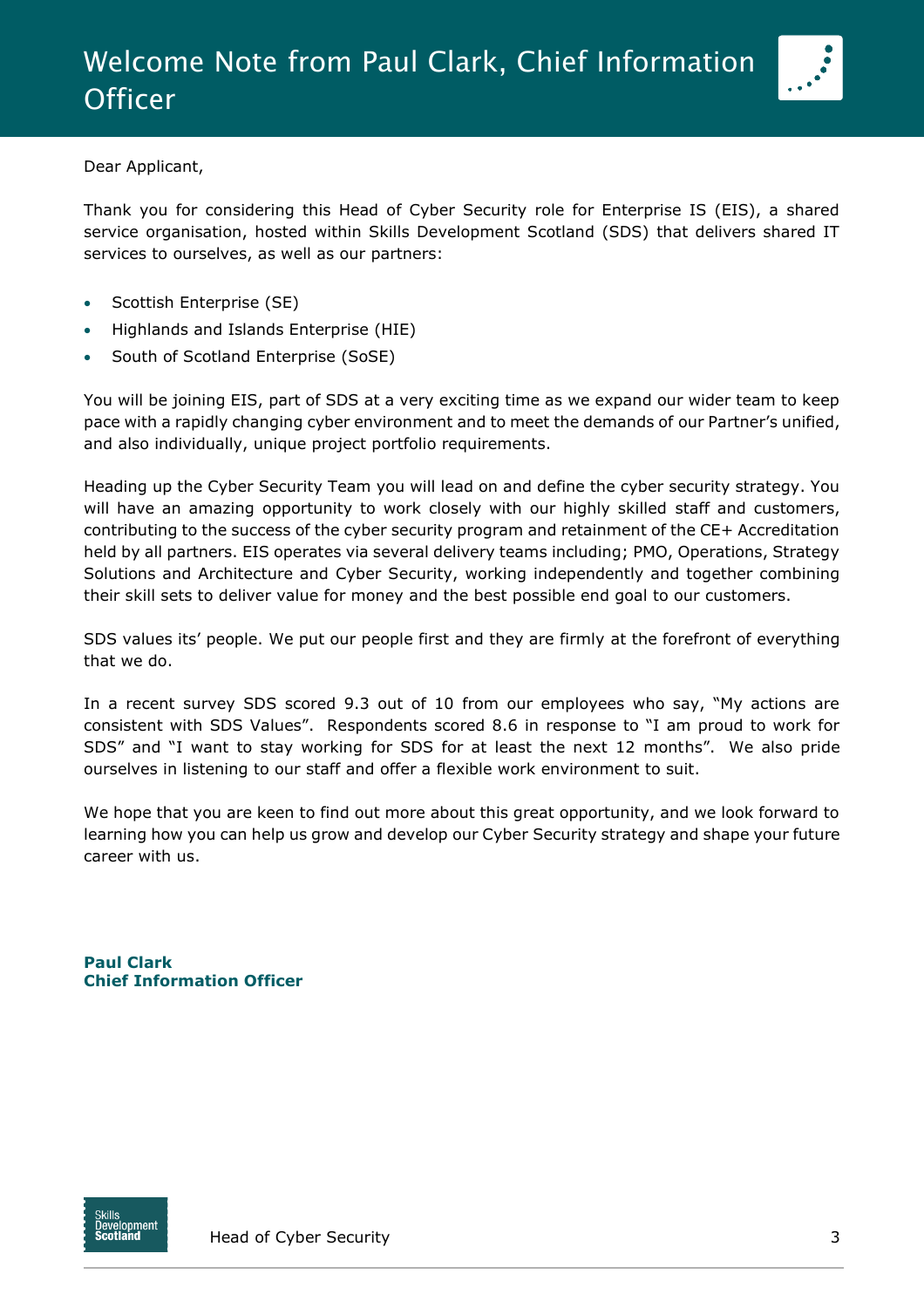

<span id="page-3-0"></span>Skills Development Scotland (SDS) is Scotland's national skills body and contributes to Scotland's sustainable economic growth by supporting people and businesses to develop and apply their skills.

With more than 1,600 colleagues working across the country with businesses, in schools, careers centres and partner locations, we are passionate about skills development and its contribution to a modern, innovative and prosperous Scottish economy.

Working with our partners, we strive to ensure employers have the right skills at the right time in high performing, fair and equal workplaces, and that every individual has the skills and confidence to get a job and progress in the workplace, achieving their full potential. Engaging with the skills system to help ensure it better meets those needs in the short, medium and longer term, SDS' core services and activities include:

- Careers Information Advice and Guidance Services focused on equipping Scotland's current and future workforce with the career management skills they require to achieve their potential
- Apprenticeships administering Scottish Apprenticeships on behalf of Scottish Government, SDS is committed to developing and growing a world-class work-based learning system in **Scotland**
- Skills Planning robust skills intelligence enables SDS to understand the current and future demand for skills and jobs across Scotland, by geography and by industry sector
- Supporting Scotland's Employers working directly with employers across Scotland, SDS provides trusted advice that helps employers invest in existing skills, develop new talent and get the right products to grow their business
- Research & Insight producing and commissioning high quality research on a variety of topics relating to skills and employment, SDS looks to inform policy and practice

As an organisation SDS has four core values which underpin everything it does:

- We put the needs of our customers at the heart of all we do
- We demonstrate self-motivation, personal responsibility and respect
- We continually improve to achieve excellence
- We make use of our continued strengths and expertise to deliver the best outcomes

More information can be found at: [www.skillsdevelopmentscotland.co.uk](http://www.skillsdevelopmentscotland.co.uk/)

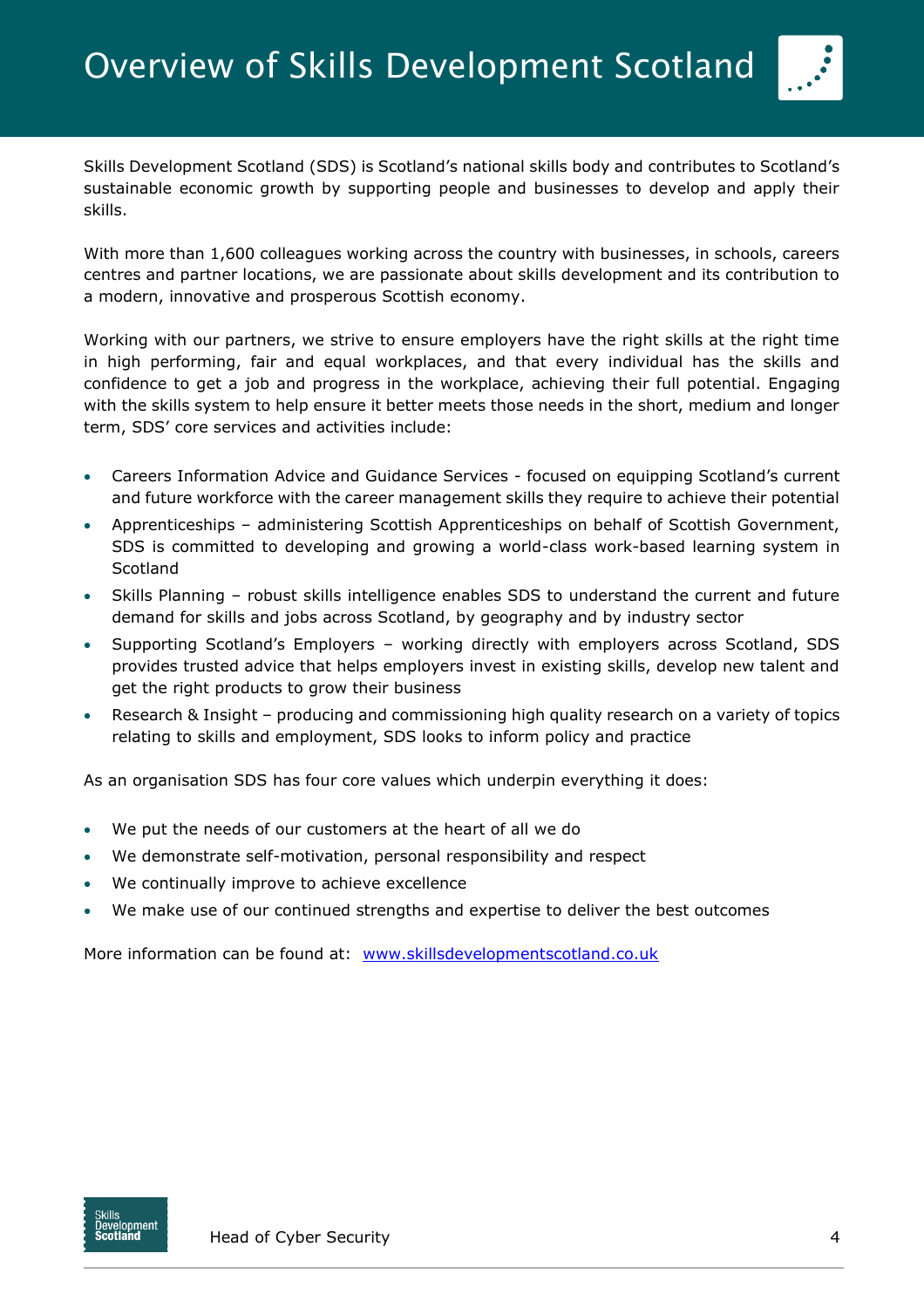<span id="page-4-0"></span>



The primary purpose of the role is to lead and define the Cyber Security strategy and implementation of appropriate security controls across the partnership (SDS, SES, HIE, SOSE) Leading a highly specialist technical team to align the advancing technical tools/processes required to deliver security controls the postholder is responsible for the alignment and identification of security in line with business strategies through the effective delivery of Information Security services through the management and orchestration of people, products, providers and processes. The purpose of the role is to establish and maintain the information security program to ensure that information assets and associated technology, applications, systems, infrastructure and processes are adequately protected in the digital ecosystem in an ever-changing landscape which we operate.

## We aim to be an employer of choice

At SDS, we put customers at the heart of what we do. We'll make use of your strengths so you can deliver the best for our customers in a culture of fairness and everyday leadership. We'll always help you to improve yourself with dedicated hours for professional development and the flexibility to maintain a healthy work-life balance.

## We're an inclusive place to work

At SDS we are ambitious about diversity and inclusion. If you've got the right skills for the job, we want to hear from you. We encourage applications from the right candidates regardless of age, disability, race, sex, gender identity, sexual orientation, pregnancy and maternity, religion or belief. We have an LGBTI+ Allies network Group which is open to all colleagues to help drive LGBTI+ inclusion.



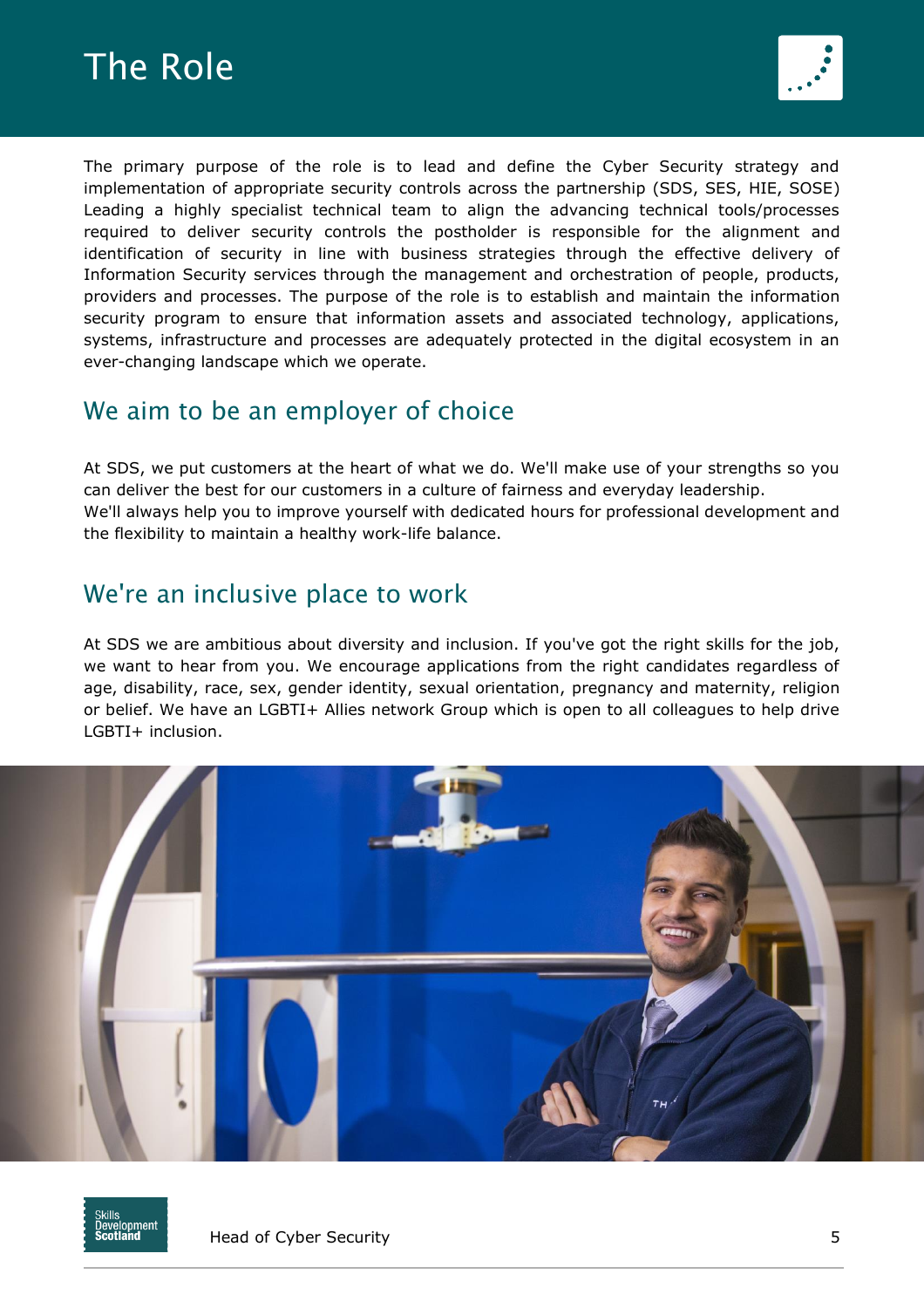



Enterprise Information Services is part of Enabling Services Directorate at SDS and is responsible for the provision of ICT services internally and to partner organisations, Scottish Enterprise, Highlands and Islands Enterprise and South of Scotland Enterprise. The service supports approximately 3500 users throughout these bodies, delivering business applications and desktop computing services over an extensive communications network that includes international sites. A number of systems support front-line activities and also client engagements as well as core back-office functions. All four bodies have an increasing business dependency on these systems and information technology generally.

All partners to the Shared Service arrangements are Non-Departmental Public Bodies accountable to Scottish Government, as such the performance, governance and value for money for the EIS service is key.

This role reports to the Chief Information Officer (CIO) and is accountable for all cyber security activity not only related to confidentiality, integrity and availability, but also to the safety, privacy and recovery of information owned or processed by the business in compliance with regulatory requirements. They will also be responsible and accountable for all cyber security and risk management activities related to people, process and technology, to ensure the achievement of business outcomes.

## Responsibilities:

- As well as having budgetary responsibility, this post holder will be responsible for defining and implementation of the Security Maintenance and Support budget (circa £150k annually), as well as the large multi-workstream Security Programme across all shared service partner organisations (circa £500k annually – excluding resource cost)
- They will have Senior Management responsibility for a multi-disciplined, highly skilled Cyber Assurance and Security Operations team. This will ensure development and delivery of appropriate alignment of security processes and technology, along with security architectural toolsets as part of the Cyber Security programme
- The post holder will have accountability for delivery of the overarching Cyber and lower-level Cyber domains strategies, with indirect responsibility for the Security Architects within EIS Strategy, Solutions and Architect team to ensure alignment to these strategies
- Responsible for providing Security assurance at the EIS Technical design Authority for all changes to shared services as well as 3rd Party delivered solutions that feed into shared services
- Support Corporate Risk and Regulatory process, along with internal audit processes to ensure alignment to SDS Corporate Risk. This will ensure alignment to Scottish Government Cyber Resilience Framework and enforcement of security controls to ensure continual attainment of Cyber Essential+ certification
- They will be accountable for the delivery of shared a service information security governance structure through the implementation of a governance program, which includes Chair responsibilities of the EIS Security Council

#### **Internal:**

• Audit & Risk Committee – to provide updates and information on cyber resilience and risk in line with the legal, regulatory, and contractual obligations

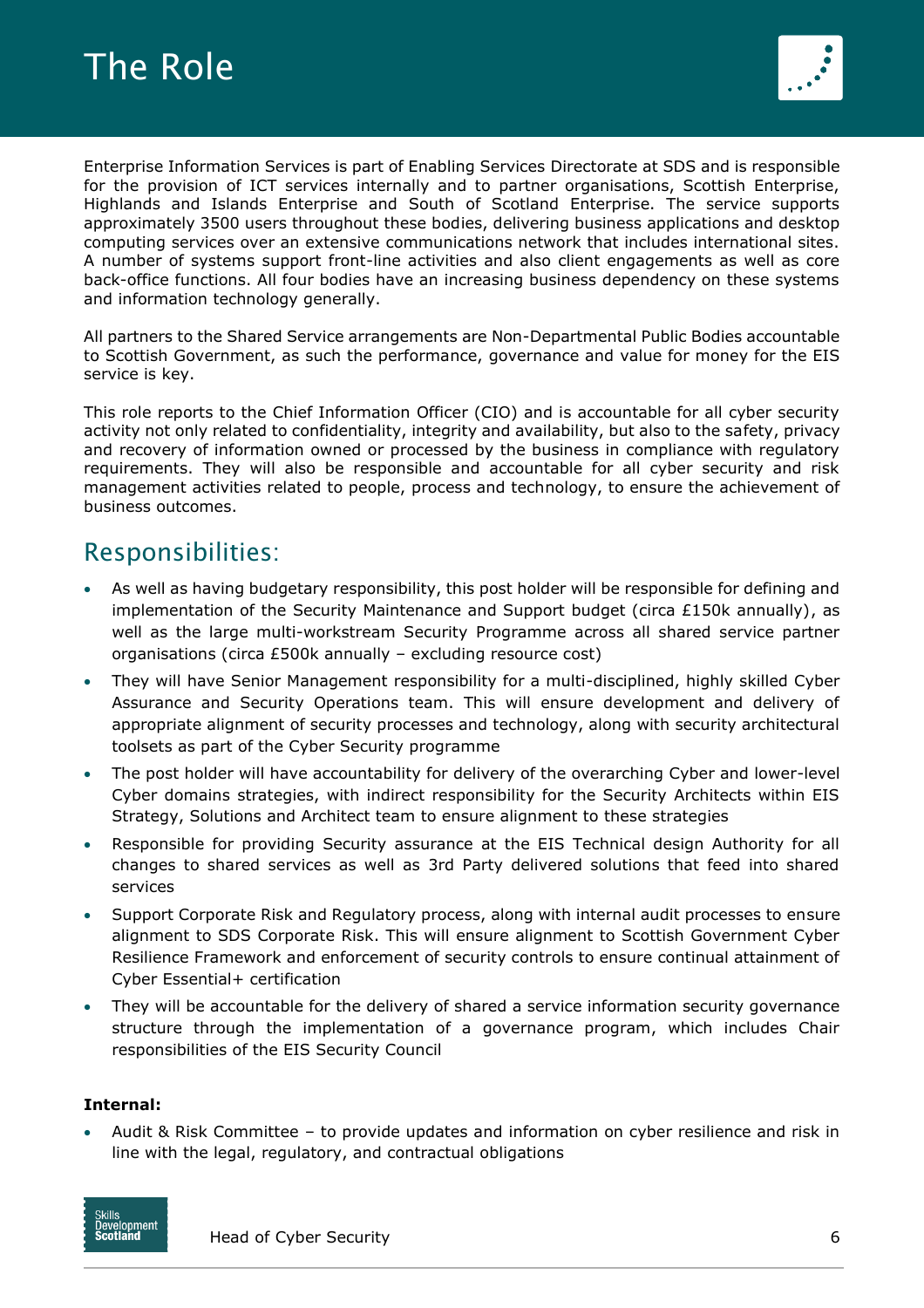

- Senior Directors/Extended Leadership Group (ELG) members represent EIS at partnership boards and forums, such as the EIS Shared Services Board, Partnership Service Assurance Boards, SDS Software Governance Forum, HIE ISFGG etc to inform on cyber resilience and risk in line with the legal, regulatory, and contractual obligations along with cyber strategy and progress on the Security Programme
- Head of EIS Strategy Solution Architecture (SSA) to build alignment between the security and enterprise architectures, thus ensuring that cyber security requirements are implicit in these architectures and security is built in by design
- EIS IT Director to build alignment with security assurance and security operations with operational support thus ensuring that cyber security operations are supportive or delivery of overall service to partners
- Chief Information Officer to ensure that security is aligned to overarching partnership business strategy
- Data Protection Officers for all partner organisations to proactively and reactively manage all aspects of cyber security to ensure that data privacy requirements are included where applicable
- Legal/Human Resources Provide input for the IT section of the company's code of conduct

#### **External**

- Shared Service Partners to lead the delivery of security services covering the non-EIS managed applications and platforms
- Audit to participate in and be accountable for the outputs of any audit involved cyber security
- Scottish Government to participate in and take direction from wider Scottish Government security initiatives and programmes and ensure that Partner Cyber Strategy is aligned to Scottish Government Cyber Strategy
- Senior Executives in Supplier Partners under the Multi-supplier outsource approach (Capita, Barrier Networks, Ensono, Leidos, Microsoft, SWAN) – Responsible for lead the delivery of security managed services provided by these suppliers
- External Senior Cyber Security Peer groups to ensure collaboration and information sharing as appropriate
- External authorities Occasional contact with external authorities (Police, ICO, NCSC) may also be required in response to security incidents
- Development and delivery of a cyber security vision and strategy that is aligned to organisational priorities and enables and facilitates the organisation's business objectives
- Develop, implement, and monitor a strategic, complex, multi-workstream cyber security program to ensure appropriate levels of confidentiality, integrity, availability, safety, privacy, and recovery of information assets owned, controlled, or/and processed by the organisation.
- Provides strategic leadership for:
	- $\circ$  The implementation of security service improvements and innovations that encompass cloud, DevSecOps, infrastructure, O365 and deskside services



Head of Cyber Security 7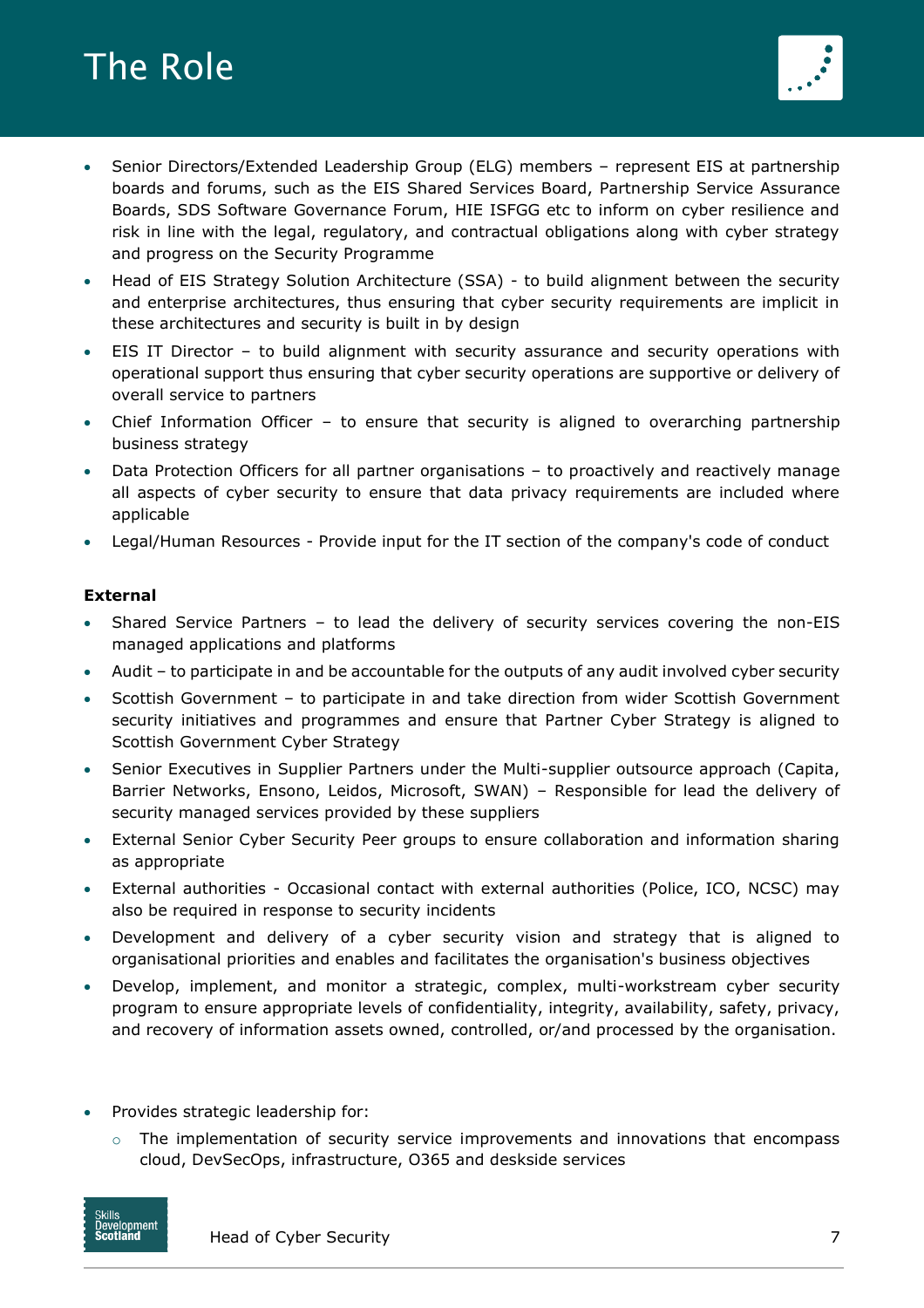



- $\circ$  Provides direction on what emerging technologies should be assimilated, integrated and introduced into security tool stack to ensure that appropriate security controls are implemented in line with the enterprise's business strategy
- o Reviewing and analysing the external threat environment for emerging threats and advise relevant stakeholders on the appropriate courses of action
- Provide leadership in all aspect of cyber security across the shared service to deliver consistent and high-quality cyber security management in support of the business strategy and organisational environment
- Anticipate and proactively protect the company from data breaches, security incidents, imminent and new threats, and ensure the company meets and sustains its compliance requirements
- Design and lead the cyber security operating model in consultation with stakeholders and align with the organisational risk management approach and compliance monitoring
- Manage the budget for the cyber security programme, monitoring and reporting discrepancies
- Define a metrics and reporting framework to measure the quality, efficiency and effectiveness of the security programme, and increase the maturity of cyber security, and review it with stakeholders at the executive and board levels across all partner organisations
- Ownership of the development and implementation of security incident response plans and procedures to ensure that business-critical services are recovered in the event of a security event
- Provide (all three) leadership and direction for cyber security incidents and events to protect corporate IT assets, intellectual property, regulated data and the company's reputation
- Accountable for the security performance and improvements to create a culture of embedding security into all aspects of the working environment
- Acts as a trusted adviser, to build, maintain and influence relationships with other security leaders and key business stakeholders to develop a clear understanding of business needs



### **Cyber Security Department**



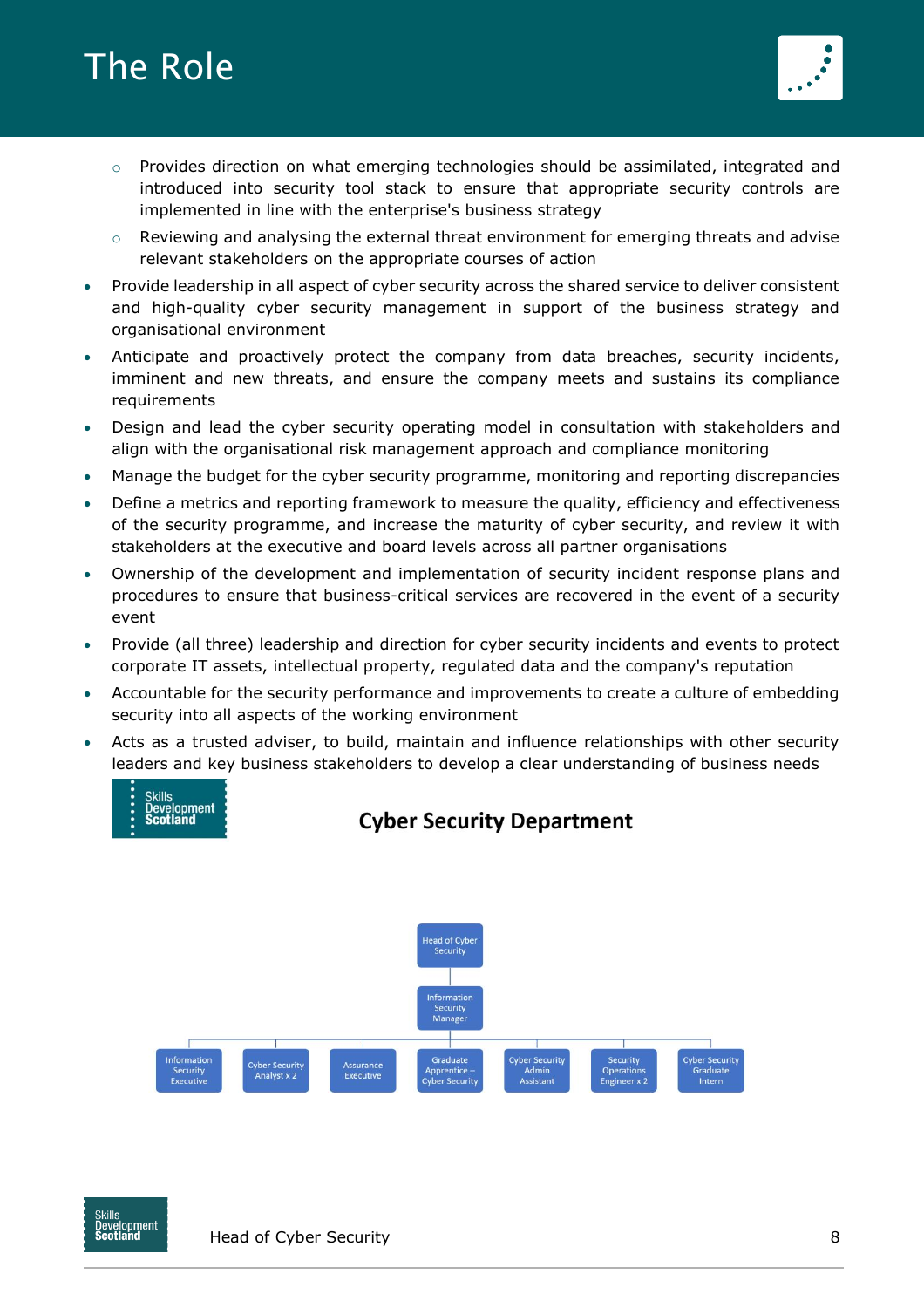<span id="page-8-0"></span>

# Knowledge, Skills and Experience:

### **Essential**

- Educated to SCQF level 11 or educated to a Master's Degree in a relevant discipline (Cyber Security, ICT or Business) or considerable relevant work experience
- Significant experience of working at senior leadership level within a Cyber Security role
- Experience of development and delivery of both overarching and low-level Cyber strategies within a within a Cyber Security Architect or Lead Technical Security role
- Industry recognised Professional Cyber Security qualification such as Certified Information Security Manager (CISM) or equivalent
- Experience of development and delivery of large-scale complex security programme's
- Working knowledge of implementation of information security management frameworks, such as ISO/IEC 27001, ITIL, COBIT, NIST, including 800-53 and Cybersecurity Framework
- Proven track record and experience in developing cyber security policies and procedures,
- Previous experience of dealing at a senior level with customers and suppliers
- Proven track record in managing budgets or financial information/data
- Expert knowledge of cyber security and cyber security technologies
- Excellent stakeholder engagement management skills
- Excellent problems solving and analytical skills
- Excellent communication skills with the ability to deliver key messages with credibility
- Strong influencing skills, persuades others; build consensus through give and take; gains cooperation from others to obtain information and accomplish goals
- Excellent people management skills to motivate, coach and engage teams to deliver high performance in a challenging and dynamic environment
- Experience of leading and managing the implementation of major change initiatives
- Excellent judgement, tactical awareness and decision-making skills

# Personal Attributes

- Strategic thinker with ability to view the bigger picture and build credible strategies to achieve desired vision and long-term outcomes
- Drives strategic priorities within their team which address a diverse range of customer needs & enables achievement of organisational goals
- Quickly cuts through complexities to identify central issues and critical relationships
- Customer focused; appreciating the different challenges that various stakeholders have and endeavouring to delivery operational and transformational improvements
- Prepared to take personal accountability
- Self-motivated
- Role models senior leadership behaviours and treats others with dignity and respect



Head of Cyber Security 9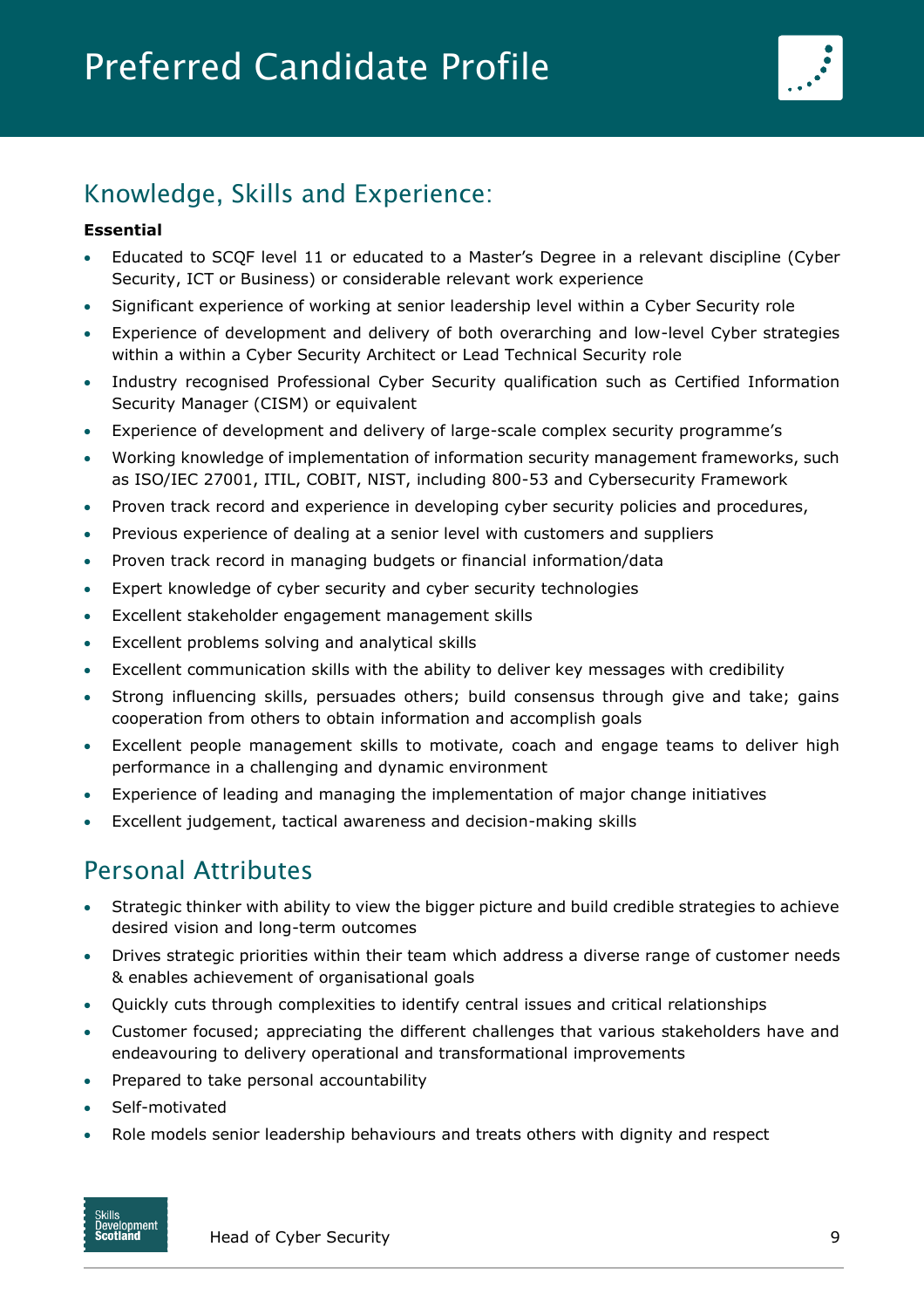# Preferred Candidate Profile



- People focussed; coaching, engaging and motivating managers and teams to deliver a high performance
- Commercially focussed, delivering creative solutions to organisational issues that deliver value for EIS & Partnership
- Demonstrates resilience; manages personal effectiveness by managing emotions in the face of setbacks or when dealing with provocative situations